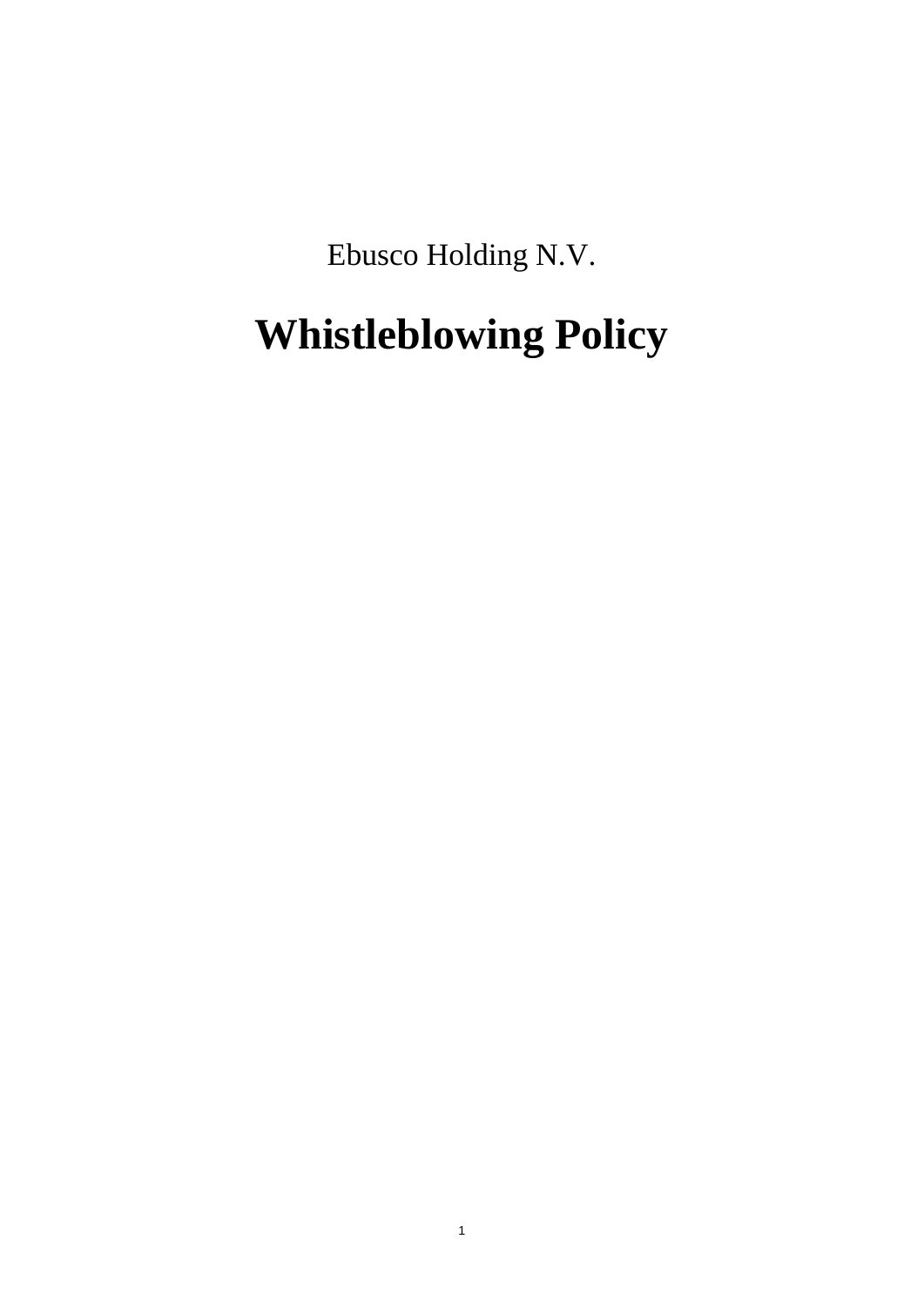# **1. INTRODUCTION**

- 1.1 Ebusco Holding N.V. (the **Company**) together with its subsidiaries (together, the **Group**) aims at conducting all business activities in a responsible and transparent way, and with integrity towards all of its stakeholders. These values are set forth in the Group's Code of Conduct and other policies.
- 1.2 This Whistleblowing Policy (the **Policy**) sets forth how a staff member can internally and externally report actual or suspected misconduct or irregularities.
- 1.3 This Policy applies to all staff members, employees, officers and directors (including members of the management board of the Company (the **Management Board**) and supervisory board of the Company (the **Supervisory Board**)) of the Group, contract staff and others engaged to work for the Group, collectively referred to as "staff members". This Policy will enter into force as of the date on which the shares of the Company are listed on Euronext in Amsterdam.

### **2. REPORTABLE SITUATIONS**

- 2.1 For the purpose of this Policy, actual or suspected misconduct and irregularities are reportable if a staff member knows or has reasonable suspicion of any material abuse, malpractice, breach, misconduct or other irregularities of a general, environmental, operational, financial or other nature within the Group, in so far as:
	- (a) the suspicion is based on reasonable grounds resulting from the knowledge gained by the staff member in the service of the Group or from the knowledge obtained by the staff member through his/her work at another business or organization, and
	- (b) either:
		- (i) a public interest is at stake since the suspected abuse concerns a breach of statutory regulations, a risk to public health, public safety or the environment, or an improper act or omission that jeopardises the proper functioning of the public service or an undertaking; or
		- (ii) the actual or suspected misconduct or irregularities can otherwise reasonably be considered as material.

## <span id="page-1-1"></span><span id="page-1-0"></span>**3. INTERNAL REPORTS AND INVESTIGATION PROCEDURE**

- 3.1 Internal reports should in principle be made to:
	- (a) the staff member's direct or indirect manager(s);
	- (b) the Corporate Secretary; or
	- (c) the Group's appointed trusted person, as indicated on the Group's intranet: [https://ebusco.sharepoint.com/SitePages/Home.aspx.](https://ebusco.sharepoint.com/SitePages/Home.aspx)

The staff member has the choice to decide to whom of the above persons it prefers to make the report.

3.2 If the report concerns one or more of the persons referred to in paragraph [3.1,](#page-1-0) it can also be made to the Chief Financial Officer. If the report concerns a member of the Management Board, it should be made to the Chairman of the Supervisory Board.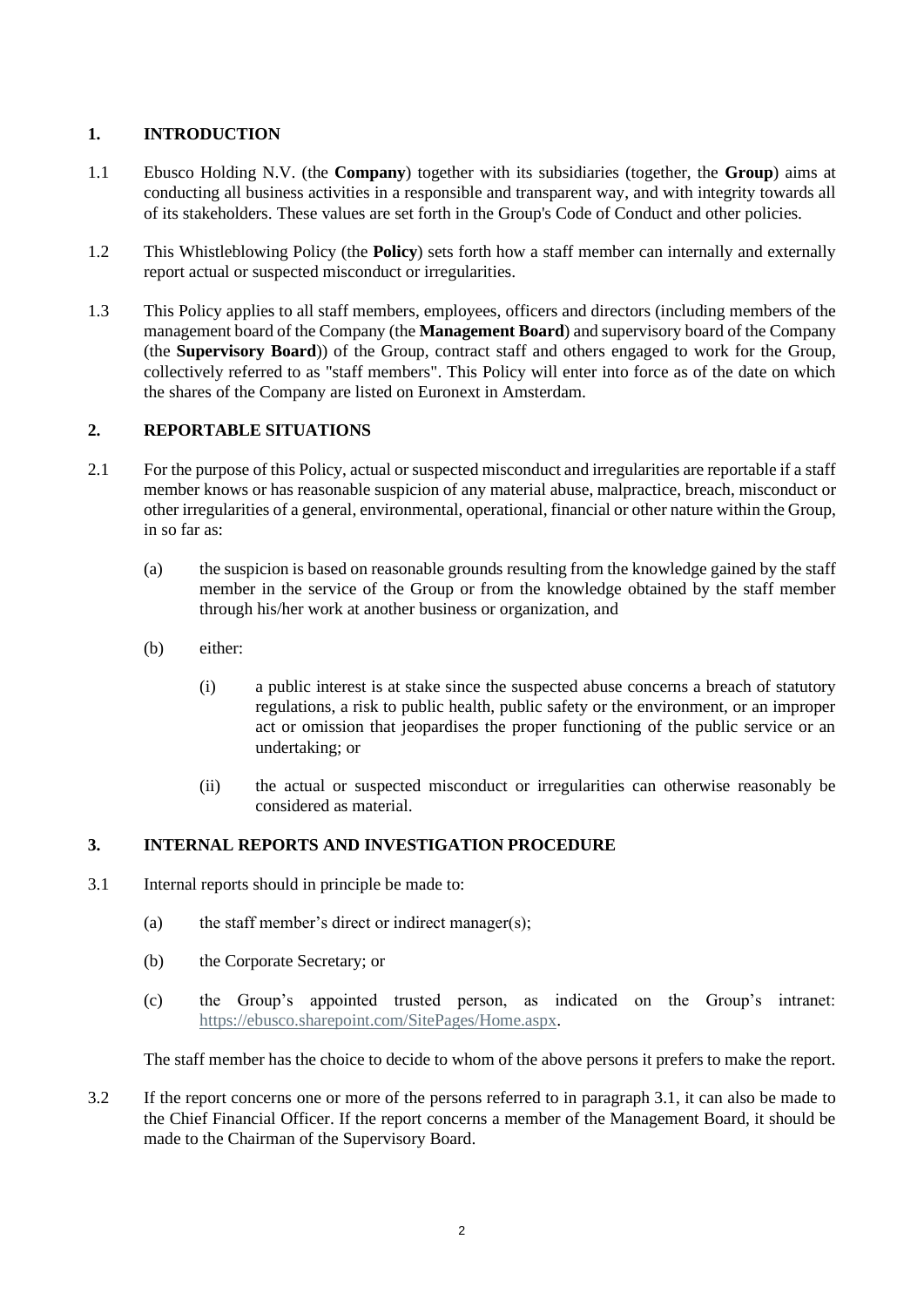- 3.3 Reports can be made in writing (e.g. via email or letter) and orally (e.g. in person or via the telephone). The reporting staff member will receive a confirmation in writing that his or her report has been received, with the date and time of the receipt of the report.
- 3.4 Any oral explanations will be written down by the officer to whom the report is made, and will be provided to the reporting staff member for its approval. A staff member may request to have its report handled on an anonymous basis, although non-anonymous reports are encouraged to facilitate the investigation.
- 3.5 Reports will in principle be referred to the following officers for review and, where applicable, further investigation, unless such officer has any conflict of interests in which case the report will be referred to one or more of the other officers as set out below, as appropriate:
	- (a) to the extent not already involved, reports will be referred to the Company Secretary as soon as possible;
	- (b) the Management Board shall be notified of any signs of actual or suspected material misconduct or irregularities within the Group as soon as possible;
	- (c) the Management Board shall inform the Chairman of the Supervisory Board without delay of any signs of actual or suspected material misconduct or irregularities within the Group.
- 3.6 If the officer authorized to handle the report deems a report to be legitimate and within the scope of this Policy, a preliminary investigation is carried out, after which a full investigation will be launched if at least a reasonable suspicion of material misconduct or irregularities is found. After the date of receipt of the report, the Company aims to take a stand concerning the reported matter within a period of eight weeks. The Company will also describe what further steps were taken/will be taken within the Group following the report, if applicable. To the extent the period of eight weeks is insufficient for the Company to take a stand concerning the reported matter, it will notify the reporting staff member or, in case of an anonymous report, the officer to whom the report was made. The reporting staff member will always be allowed to respond in writing to the findings of the Company.
- 3.7 If requested, and to the extent possible in the context of the investigation, the staff member will be provided with general information on the progress of an investigation and its outcome. The staff member will be informed in a timely manner if no reasonable suspicion of material misconduct or irregularities is found to pursue the reported matter and conduct further investigation.

### **4. PROHIBITION ON RETALIATION**

- 4.1 The Company will not disadvantage the reporting staff member in any way in connection with its report of actual or suspected misconduct or irregularities, provided the report is made in good faith and in line with the provisions of this Policy. The Company will procure that the staff member is protected against retaliation and will keep the staff member's identity confidential to the extent reasonably possible.
- 4.2 The Company prohibits retaliation against any staff member, and will endeavour to ensure that any managers and other colleagues of the reporter refrain from any form of prejudice in connection with reporting in good faith any actual or suspected misconduct or irregularities, whether or not such report interferes with the professional or personal functioning of the reporter.
- 4.3 The relevant corporate body of the Company or another member of the Group may take disciplinary actions against any persons who are guilty of prejudicing any reporting staff member.